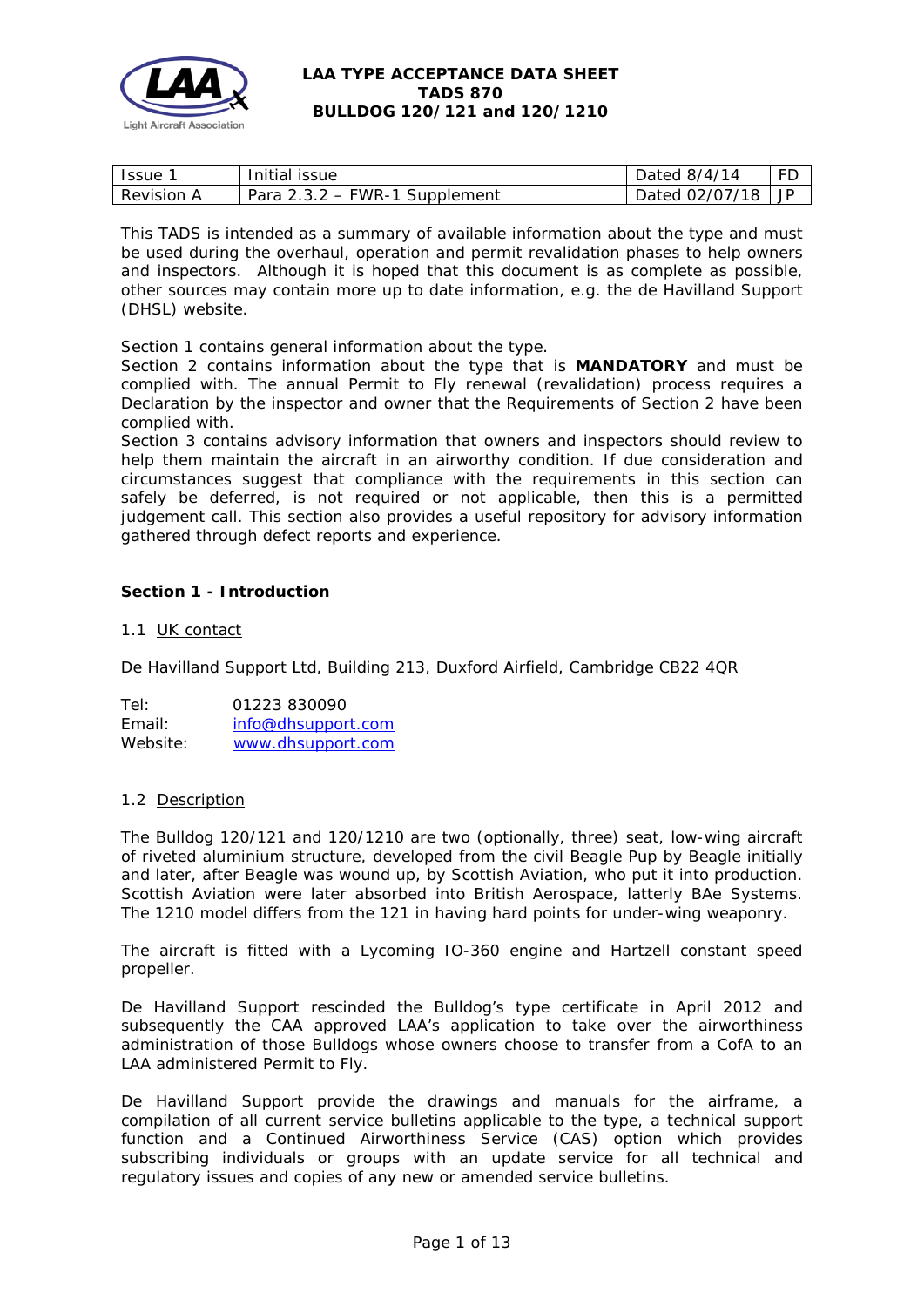

## **Section 2 – Mandatory information for Owners, Operators and Inspectors**

At all times, responsibility for the maintenance and airworthiness of an aircraft rests with the owner. Condition No 3 of a Permit to Fly requires that: *"the aircraft shall be maintained in an airworthy condition".* 

The Permit to Fly Operating Limitations document for a Bulldog requires that: *"the aircraft must be maintained in accordance with the requirements of LAA Type Acceptance Data Sheet 870"* (this document). Specifically, Section 2 of this TADS describes those requirements. Declaration of compliance with this TADS means also that the relevant TADS concerning the engine, propeller and equipment fitted have also been consulted and the mandatory requirements described therein have been satisfied. The TADS number, along with the latest issue number must be quoted on applications to revalidate the Permit to Fly.

### 2.1 Lifed Items

Service bulletin BDG 100/170 specifies a 5000 hour retirement lives of the airframe, based on a fatigue analysis, with the option of an extended life if fitted with a fatigue meter, based on accumulated fatigue index (FI) or by carrying out an extensive wing root mod BH193. This lifing requirement is made 'legally' mandatory by AD 003-2-96. For the avoidance of doubt, operation on an LAA Permit to Fly affords no alleviation with respect to retirement lives.

The seat belts and control stick grips are also subject to mandatory life limitations.

The above components whose life is specified by mandatory Airworthiness Directives must be changed when due. Other lifed items specified only by service bulletin but not mandated by ADs are advisory in strictly legal terms. The owner is responsible for deciding whether to implement these advisory life limits.

See Service Letter BDG/1/2004 at current issue for information on the control and management of aircraft fatigue life.

Owners are required to send LAA annually details of flight hours and for aircraft with more than 5000 flight hours, Fatigue Index (FI) number and evidence that the fatigue meter is not overdue for overhaul/re-calibration. This information must be sent to LAA along with the annual Permit to Fly renewal package.

## 2.2 Maintenance Schedule

The aircraft must be maintained in accordance with one of the following maintenance schedules: either:

1. The CAA's Light Aircraft Maintenance Schedule, [CAP 411](http://publicapps.caa.co.uk/docs/33/CAP411.PDF)

or

2. Technical leaflet [TL2.19](http://www.lightaircraftassociation.co.uk/engineering/TechnicalLeaflets/Operating%20An%20Aircraft/TL%202.19%20The%20LAA%20Generic%20Maintenance%20Schedule.pdf) and associated Generic LAA Maintenance Schedules (tri-annual, annual and 50 hr checks) as downloaded from the ['maintenance'](http://www.lightaircraftassociation.co.uk/engineering/Maintenance/Aircraft_Maintenance.html) page of the LAA website.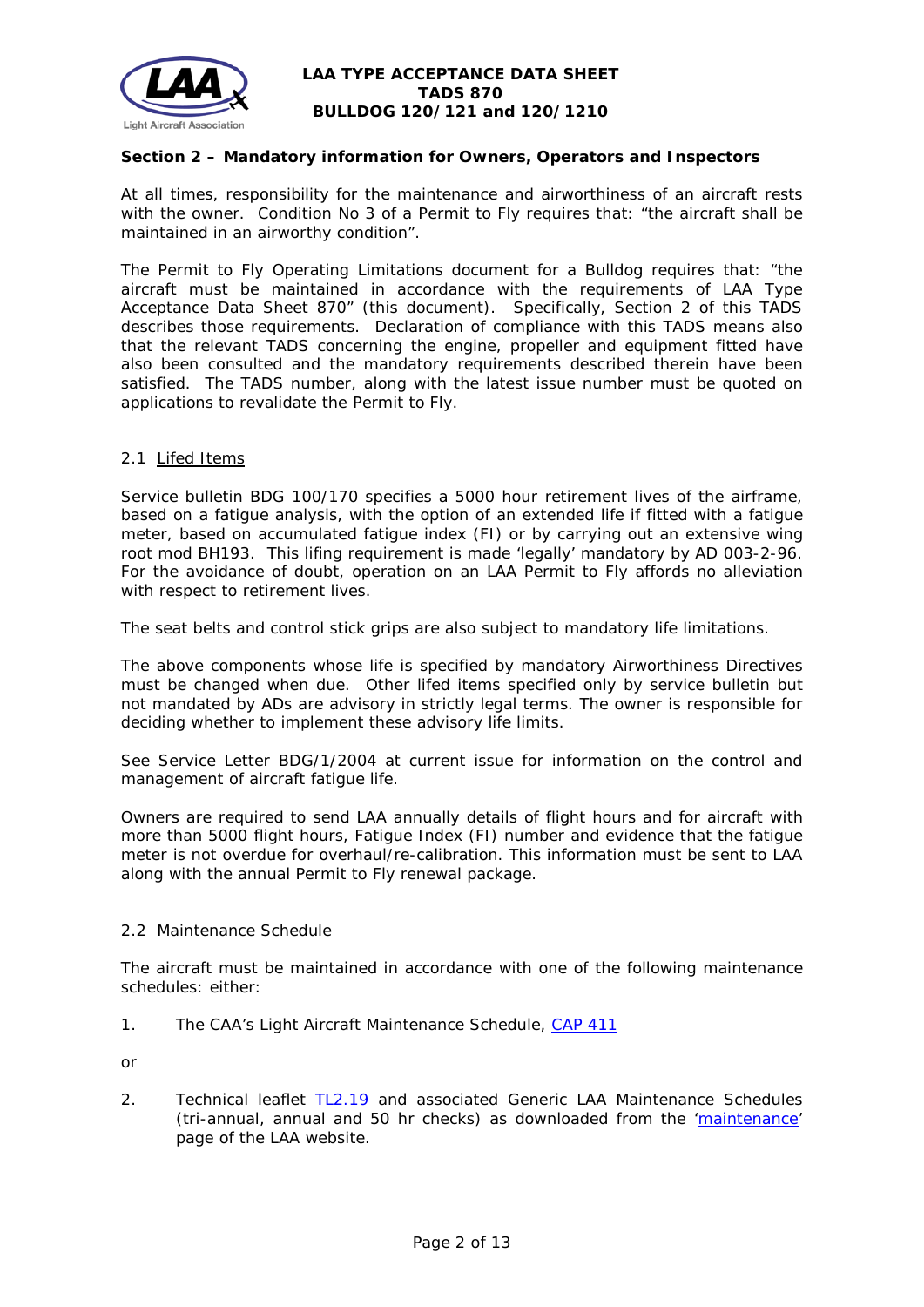

### Notes:

- a. If maintained to the CAA Light Aircraft Maintenance Schedule, the alleviations specified in LAA  $\underline{TL2.25}$ , 'Alleviations to LAMS Schedule available to aircraft operating on an LAA Permit to Fly' are acceptable.
- b. An Annual Check must be carried out coincident with renewal (revalidation) of the Permit to Fly.
- c. Whether maintained to the LAMS Schedule or the LAA Generic Maintenance Schedule, the schedule should be customized to include any relevant special requirements provided in the Bulldog Aircraft Servicing Manual BDG–SM/2–TP–6/7, including applicable ASM supplements and Service Bulletins, as below. **Those marked \*\* are legally mandatory.**

For Series 120, Model 121 (ex-RAF T Mk 1): SB BDG/121/2 gives authority for the use of RAF Air Publications (AP101B-3801 Series) when maintaining this model of Bulldog only. Additional requirements below still apply however.

### **Airframe - CAA ADs and DHSL Service Bulletins**

| Reference                 | Description                                                                                                     | Periodicity                    |
|---------------------------|-----------------------------------------------------------------------------------------------------------------|--------------------------------|
| BDG/100/92 **             | Fuselage/Mainplane - Cracking at or near bolt<br>holes of mainplane to fuselage lower joint plate<br>assemblies | each 200 hrs<br>after 2200 hrs |
| BDG/100/103 **            | Wings - Inspection of undercarriage lugs - Port<br>and Starboard - Main spar centre section                     | each 800 hrs<br>after 2000 hrs |
| BDG/100/123 **            | Engine mounting cracking                                                                                        | see SB for<br>periodicity      |
| BDG/100/127 **            | Fuselage - Cracking of angle diaphragm and<br>flange at tailplane spar attachment                               | each 200 hrs<br>after 3000 hrs |
| BDG/100/156 **            | Flight controls - Inspection and replacement of<br>handgrips fitting to control columns                         | 5 or 10 years                  |
| BDG/100/167 **            | Landing gear - Brake system - Foot brake<br>controls - To inspect the brake torque-tube<br>assemblies           | each 600 hrs<br>after 3300 hrs |
| BDG/100/170 **            | Notification of life limitation of aircraft - until<br>close to limit                                           | Annually                       |
| BDG/100/172 **            | ATA 32 - Main landing gear radius arms - NDT<br>inspections                                                     | 300 or 600 hrs                 |
| BDG/100/96 **             | Bendix Fuel Injector System with Bellows type<br>body seal                                                      | as Lycoming<br><b>SB 428</b>   |
| BDG/100/143 **            | Flight controls - Pilot's rudder torque tubes -<br>Failure at lever hub weld.                                   | each 50 hrs<br>after 2000      |
| BDG/100/25                | Mainplane attachments to the stub root wings<br>- attachment bolts loose                                        | 100 hrs                        |
| BDG/100/36                | Mainplane attachment to stub root wing<br>attachment bolts - inspection                                         | 100 hrs                        |
| BDG/100/48                | Engine mounting - inspection for chafing by CSU<br>control cable                                                | 50 hrs                         |
| BDG/100/59<br>BDG/100/60  | Fuel cock control - chafing by rudder cable<br>Deterioration of oil separator to engine sump<br>hose            | 100 hrs<br>50 hrs              |
| BDG/100/88<br>BDG/100/131 | Firewall reinforcement channels - cracking<br>Fuselage - cracks, buckling and loose bolts at<br>frame 82        | 50/100 hrs<br>400 hrs          |
| BDG/100/157               | Hartzell propeller, cracking of front half of hub<br>assembly                                                   | 50 hrs                         |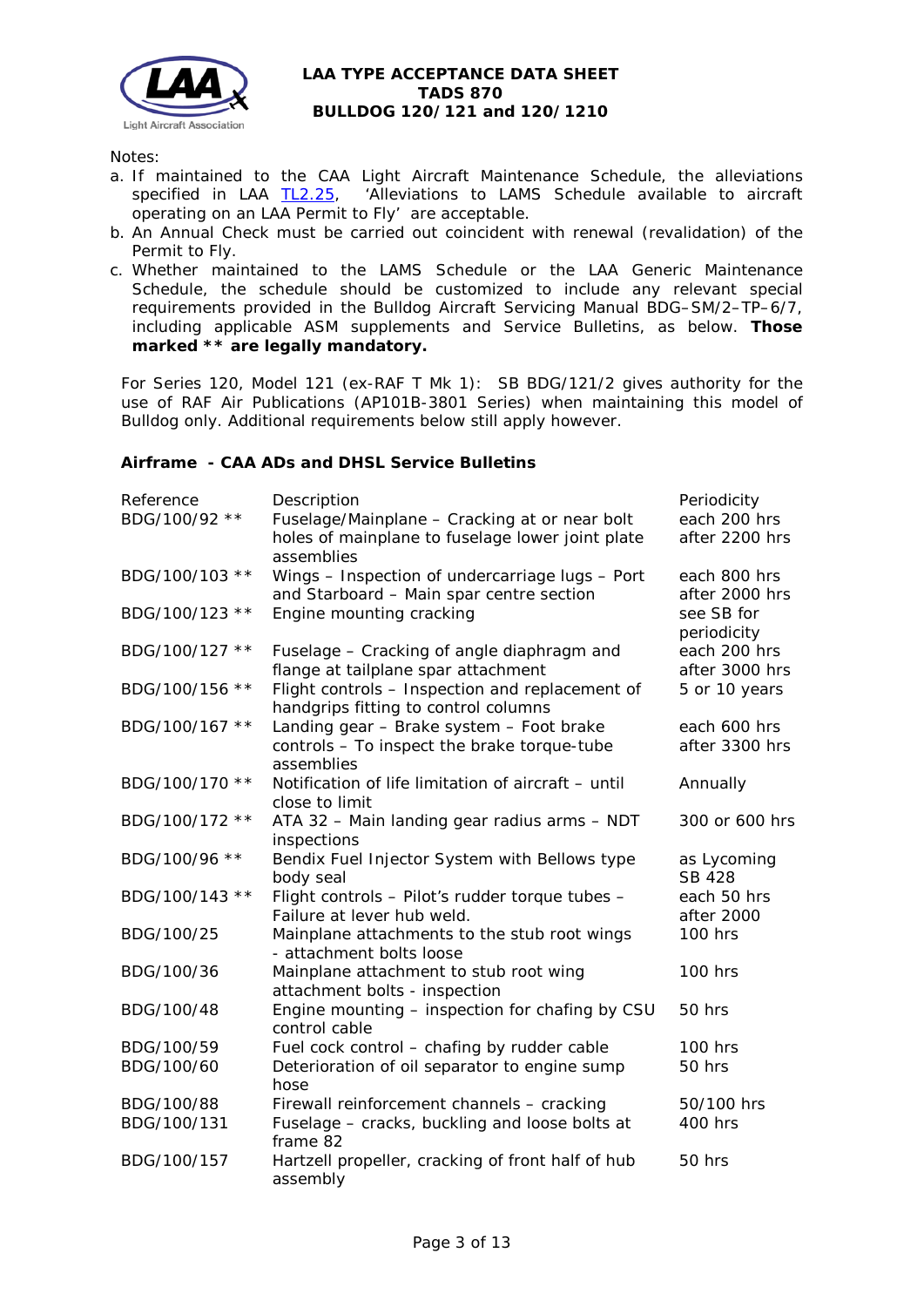

| BDG/100/162 | Flight Controls - Corrosion of elevator torque | 36 months |
|-------------|------------------------------------------------|-----------|
|             | tubes                                          |           |

## **Engine – FAA and EASA ADs and Lycoming SBs**

| Reference       | Description             | Periodicity            |
|-----------------|-------------------------|------------------------|
| 2009.02.03 **   | Loose fuel servo plug   | 50 hour check          |
| 2011.26.04 **   | Fuel injector lines     | 100 hours              |
| 84.13.05 **     | Magnaflux prop flange   | 100 hours              |
| 2006.20.09 **   | Crankshaft change       | at 12 years in service |
| EASA 05-0023 ** | Exhaust valve and guide | refer SB 388           |
| GR 24           | Overhaul period         | refer GR24             |
|                 |                         |                        |

## **Propeller**

| <i>Reference</i>    | Description                              | Periodicity          |
|---------------------|------------------------------------------|----------------------|
| $2001 - 23 - 08$ ** | Eddy current NDT prop hub                | 150 hours            |
|                     | $(HC-C2YK-4/C7666A-2 \text{ prop only})$ |                      |
| GR 17               | Overhaul period 6 years                  | 6 years $-$ see GR17 |

### 2.3 Permit renewal procedure

The Bulldog aircraft has been determined as a complex type primarily because the airframe includes a number of lifed items which are subject to individual life limits; specific information about components affected by a fatigue/limited life can be gained from current issue of BDG/100/170 and BDG/100/156. For this, and other reasons, the annual renewal process differs slightly from applications involving simpler types; the following applies:

## 2.3.1 Inspector Qualification

Only LAA inspectors specifically authorised by LAA for Bulldog certifications are approved to certify inspection of Bulldog aircraft. Bulldog-approved inspectors have the Bulldog specifically listed as part of the scope of their LAA inspector approval. A list of inspectors eligible to inspect Bulldogs is included in the permit renewal section of the LAA website.

## 2.3.2 FWR-1 Application for Renewal

In addition to the FWR/1 form, an **LAA/FWR-1-Supp/Bulldog** form will need to be sent to LAA Engineering on application; this form requires some additional information pertinent to the type, including, if the aircraft has more than 5000 airframe hours, a copy of the most recent FI statement, evidence of fatigue meter overhaul/calibration and life of harness and control stick grips.

#### 2.4 ADs - Per CAP 747 Mandatory Requirements for Airworthiness

Airworthiness Directives (ADs) must be complied with. Bulldog ADs are published by the CAA in Section 2 of [CAP 747,](http://www.caa.co.uk/docs/33/CAP747.pdf) Mandatory Requirements for Airworthiness.

See also [CAA website](http://www.caa.co.uk/application.aspx?catid=33&pagetype=65&appid=11&mode=list&type=sercat&id=58) for details of any new ADs awaiting incorporation into CAP 747.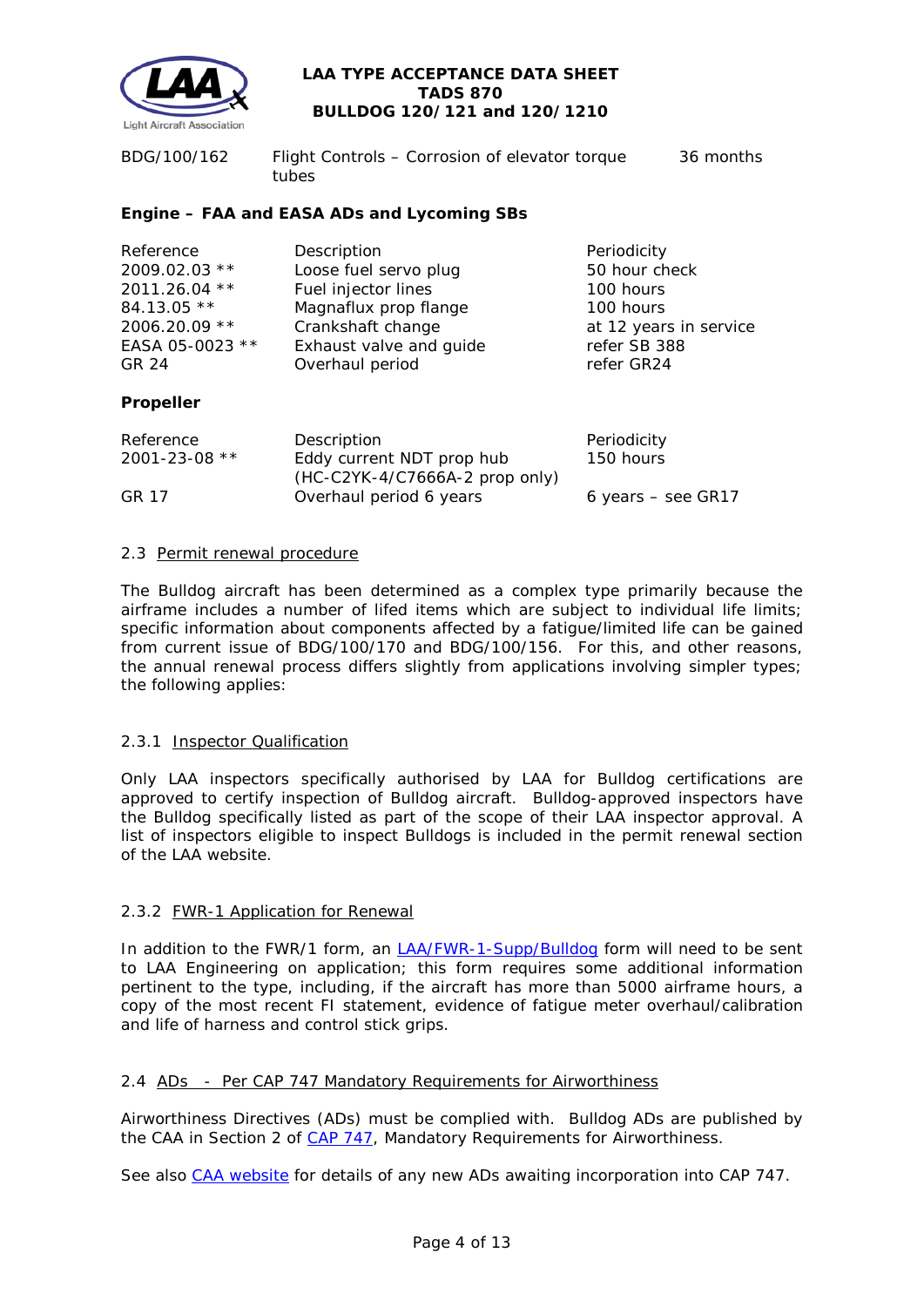

# **For 'Brit mod' cross-references to services bulletins carried out while in RAF service, see listing available from LAA separately**

| <b>CAA AD</b><br><b>No</b> | Mod / SB No | <b>Description</b>                                                                                                        | Applicability/Requirement                                                                                                                                                                                                                                                                                                                                                                                                                               |
|----------------------------|-------------|---------------------------------------------------------------------------------------------------------------------------|---------------------------------------------------------------------------------------------------------------------------------------------------------------------------------------------------------------------------------------------------------------------------------------------------------------------------------------------------------------------------------------------------------------------------------------------------------|
| 004-07-81                  | BDG/100/103 | Wings - Inspection of<br>undercarriage lugs -<br>Port and Starboard -<br>Main spar centre<br>section.                     | Applicable to all Series 100 and<br>120 aircraft. Compliance required<br>as detailed in Service Bulletin,<br>involving inspections at 800 hour<br>intervals after 2000 hours.                                                                                                                                                                                                                                                                           |
| 006-07-84                  | BDG/100/127 | Fuselage - Cracking of<br>angle diaphragm and<br>flange at tailplane spar<br>attachment.                                  | Applicable to all Series 100 and<br>120 aircraft. Compliance required<br>as detailed in Service Bulletin<br>involving inspections at 200 hour<br>intervals after 3000 hours.                                                                                                                                                                                                                                                                            |
| 028-04-90                  | BDG/100/156 | Flight controls -<br>Inspection and<br>replacement of<br>handgrips fitting to<br>control columns.                         | Applicable to all Series 100 and<br>120 aircraft. Compliance required<br>as detailed in Service Bulletin.<br>Handgrips to be replaced at five or<br>ten year intervals depending on<br>whether covered while not in use                                                                                                                                                                                                                                 |
| 004-10-95                  | BDG/100/167 | Landing gear - Brake<br>system - Foot brake<br>controls - To inspect<br>the brake torque-tube<br>assemblies.              | Applicable to all Series 100 and<br>120 aircraft. Compliance required<br>as detailed in Service Bulletin,<br>inspecting at 600 hour intervals<br>commencing when torque tube<br>assemblies have been in service<br>3300 hours.                                                                                                                                                                                                                          |
| 002-08-96                  | BDG/100/92  | Fuselage/Mainplane -<br>Cracking at or near<br>bolt holes of<br>mainplane to fuselage<br>lower joint plate<br>assemblies. | Applicable to all Bulldog aircraft<br>without modification no BH193<br>embodied. Compliance required as<br>detailed in SB, involving repetitive<br>inspections at 200 hour intervals<br>for aircraft with more than 2200<br>hours. Aircraft on which Bulldog<br>modification no BH193 (SB BDG-<br>100-166, CAA AD 004-07-2001<br>refer) has been embodied no<br>longer have to comply with the<br>mandatory inspections called for by<br>SB BDG/100/92. |
| 003-08-96                  | BDG/100/123 | Engine mounting<br>cracking.                                                                                              | Applicable to all Series 100 and<br>120 aircraft. Compliance required<br>as detailed in Service Bulletin.                                                                                                                                                                                                                                                                                                                                               |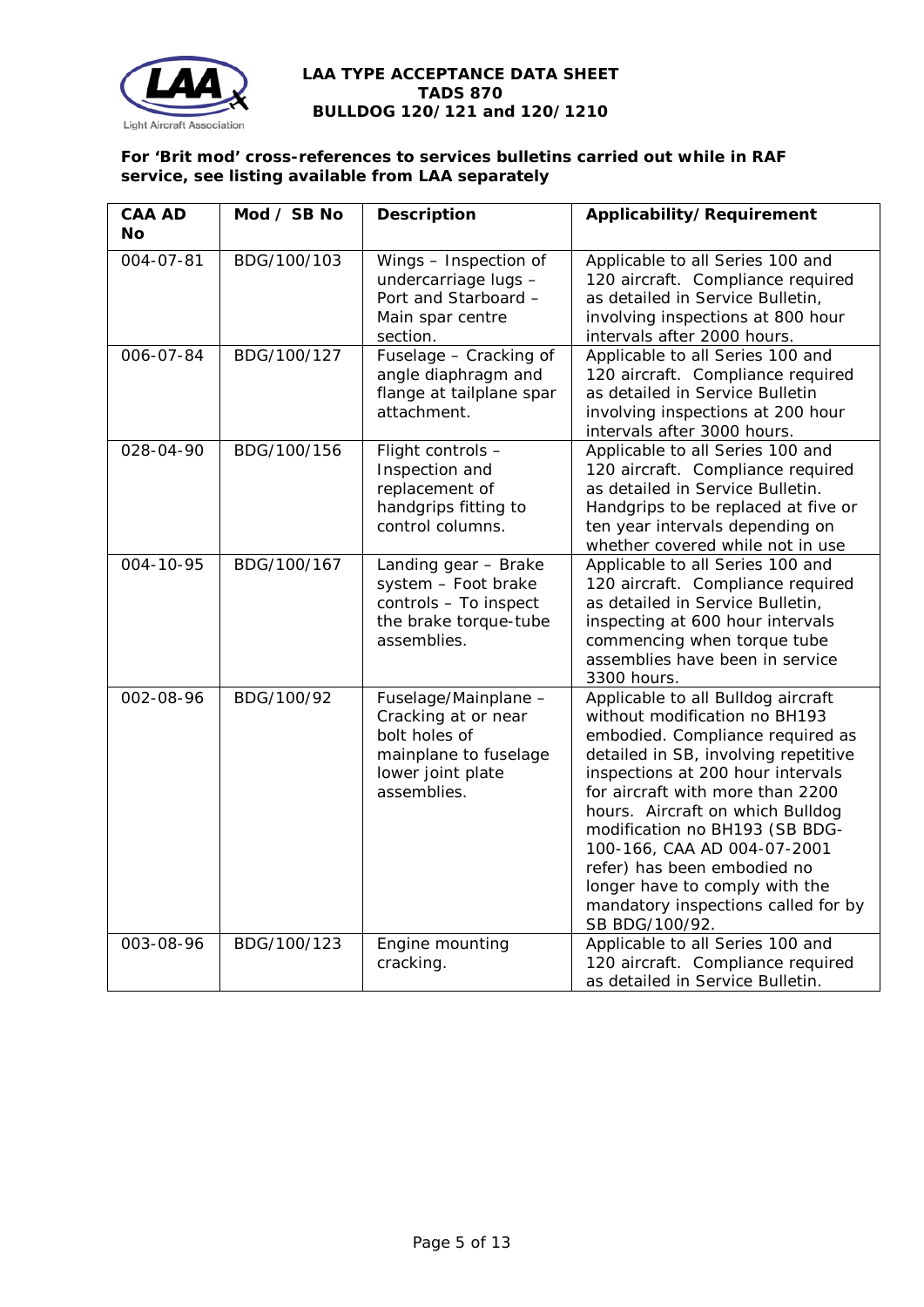

| <b>CAA AD</b><br>No  | Mod / SB No            | <b>Description</b>                                                                                                | Applicability/Requirement                                                                                                                                                                                                                                                                                                                                                                                               |
|----------------------|------------------------|-------------------------------------------------------------------------------------------------------------------|-------------------------------------------------------------------------------------------------------------------------------------------------------------------------------------------------------------------------------------------------------------------------------------------------------------------------------------------------------------------------------------------------------------------------|
| 003-12-96            | BDG/100/170            | Notification of life<br>limitation of aircraft.                                                                   | Applicable to all Series 100 and<br>120 aircraft. Compliance required<br>as detailed in Service Bulletin.<br>Maximum airframe life is 5000<br>flying hours unless mod BH.193 is<br>incorporated or a fatigue meter is<br>used to justify a longer life. The<br>life limitation before embodiment<br>of mod BH.193 when using a<br>fatigue meter is 114.00 FI (fatigue<br>index). See also Service Letter<br>BDG/1/2004. |
| G-2008-<br>0004      | BDG/100/172            | ATA 32 - Main landing<br>gear radius arms -<br><b>NDT</b> inspections                                             | Applicable to all Bulldog aircraft<br>which have accumulated 5000<br>flying hours or more. Compliance<br>required as detailed in SB at 300<br>hours or 600 hour intervals<br>depending on paved or other type<br>of runways used.                                                                                                                                                                                       |
| $004 - 07 -$<br>2001 | BDG/100/166            | Wings - Introduction<br>of strengthening to the<br>centre section of the<br>main spar.                            | Applicable to all Bulldog aircraft<br>with the exception of constructors<br>number BH/120/201. Compliance<br>required as detailed in SB.                                                                                                                                                                                                                                                                                |
|                      |                        |                                                                                                                   | ALL OF THE AD's SHOWN BELOW<br>ARE THOUGHT TO HAVE BEEN<br>'MODDED OUT' OF ex-RAF<br><b>BULLDOGS BEFORE RELEASE</b><br>ONTO THE CIVIL MARKET BUT MAY<br>BE APPLICABLE TO BULLDOGS<br><b>FROM OTHER SOURCES</b>                                                                                                                                                                                                          |
| 2365 PRE<br>80       | MOD BH72<br>BDG/100/27 | Equipment/Furnishings<br>- Modification No.<br>BH72 to pilot's and co-<br>pilot's seat back<br>locating plungers. | Mandatory one-off action applicable<br>to Series 100 Models 101 and 104.<br>Should have been accomplished by<br>30 <sup>th</sup> April 1974.                                                                                                                                                                                                                                                                            |
| 2366 PRE<br>80       | BDG/100/96             | Engine fuel and<br>control. Bendix Fuel<br>Injector System with<br>Bellows type body<br>seal.                     | Applicable to all Series 100 and<br>200 aircraft. Compliance required<br>as detailed in Avco Lycoming<br>Service Bulletin No 428.                                                                                                                                                                                                                                                                                       |
| 006-01-85            | BDG/100/143            | Flight controls - Pilot's<br>rudder torque tubes -<br>Failure at lever hub<br>weld.                               | Applicable to all Series 100 and<br>120 aircraft pre-mod BH185 or pre-<br>mod T Mk 1 mod No 240.<br>Compliance required as detailed in<br>Service Bulletin, involving<br>inspections at 50 hour intervals<br>after 2000 hours.                                                                                                                                                                                          |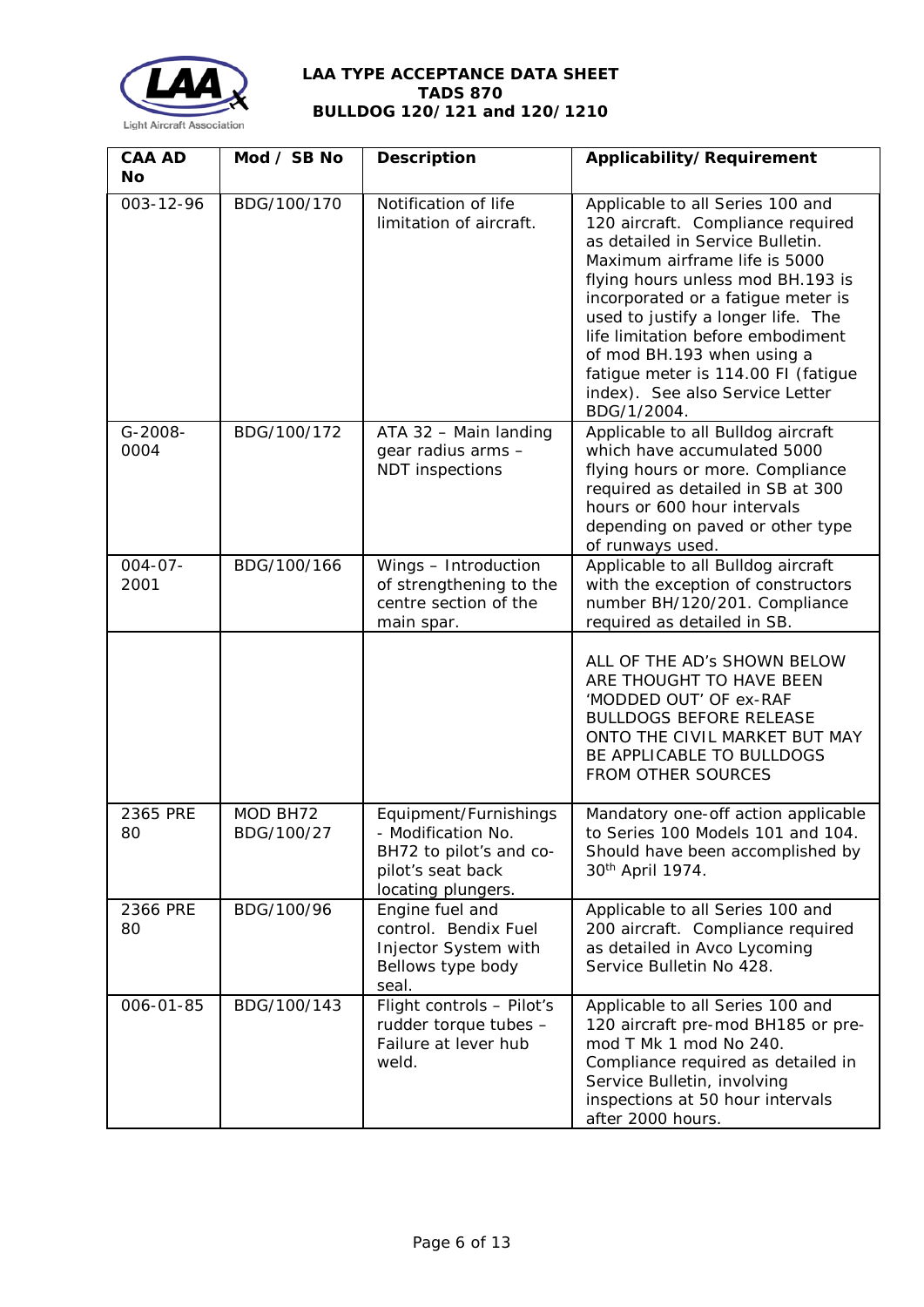

| <b>CAA AD</b><br><b>No</b> | Mod $\angle$ SB No | <b>Description</b>                                                                | Applicability/Requirement                                                                                                                                                                                                  |
|----------------------------|--------------------|-----------------------------------------------------------------------------------|----------------------------------------------------------------------------------------------------------------------------------------------------------------------------------------------------------------------------|
| 009-04-87                  | BDG/100/153        | Flight controls -<br>Control rod end<br>fittings - Security of<br>attachment.     | Applicable to all Series 100 and<br>120 aircraft. One off action<br>required as detailed in Service<br>Bulletin.                                                                                                           |
| 002-11-91                  | BDG/100/162        | Flight Controls -<br>Corrosion of elevator<br>torque tubes.                       | Applicable to all Series 100 and<br>120 aircraft. Compliance required<br>as detailed in Service Bulletin,<br>consisting of one-off action plus<br>recurring inspections at 36 month<br>intervals.                          |
| 001-08-96                  | BDG/100/28         | Canopy jettison cable<br>assembly - removal of<br>remote lever (Pre Mod<br>BH 76) | Mandatory one-off action applicable<br>to all Series 100 and 120 aircraft.<br>Compliance required as detailed in<br>Service Bulletin.                                                                                      |
| $002 - 06 -$<br>2001       | BDG/121/1          | Conversion of Bulldog<br>T Mk I aircraft to civil<br>aircraft Model 121.          | One-off actions applicable to<br>Bulldog T Mk 1 aircraft constructors<br>numbers 199 to 223, 230 to 238,<br>240 to 249, 253 to 277, 285 to<br>297, 303 to 337 and 341 to 363.<br>Compliance required as detailed in<br>SB. |

# 2.5 Mandatory Permit Directives (CAP 661)

| MPD 1995-01 | Compliance with ADs | Continued compliance with all ADs and   |
|-------------|---------------------|-----------------------------------------|
|             |                     | other mandatory requirements applicable |
|             |                     | when aircraft was on C of A.            |

MPD 1995-001 is issued to make ADs mandatory for aircraft formerly eligible for a C of A but now issued with a Permit to Fly. There are currently no other MPDs published which apply specifically to the Bulldog aircraft or to equipment likely to be fitted to Bulldog aircraft. MPDs can be found in CAA [CAP 661.](http://www.caa.co.uk/docs/33/CAP661.PDF)

Also check the LAA website for MPDs that are non-type specific [\(TL2.22\)](http://www.lightaircraftassociation.co.uk/engineering/TechnicalLeaflets/Operating%20An%20Aircraft/TL%202.22%20non-type%20specific%20MPDs.pdf).

### 2.6 Generic Requirements (GR) CAP 747 and Civil Aircraft Airworthiness Information and Procedures (CAAIP) CAP 562

| Airframe<br>Item           | Description                                  | Requirement                                                           |
|----------------------------|----------------------------------------------|-----------------------------------------------------------------------|
| <b>GR13</b><br>(Was AN 61) | Fire resistant<br>furnishings                | See GR for guidance                                                   |
| <b>CAP 562</b>             | CO contamination                             | See CAP 562 Leaflet B-190 for guidance<br>(Replaces AN 40)            |
| <b>CAP 562</b>             | Metal structures and<br>corrosion/protection | See CAP 562 Leaflets 51-50 and 51-60 for<br>guidance (Replaces AN 73) |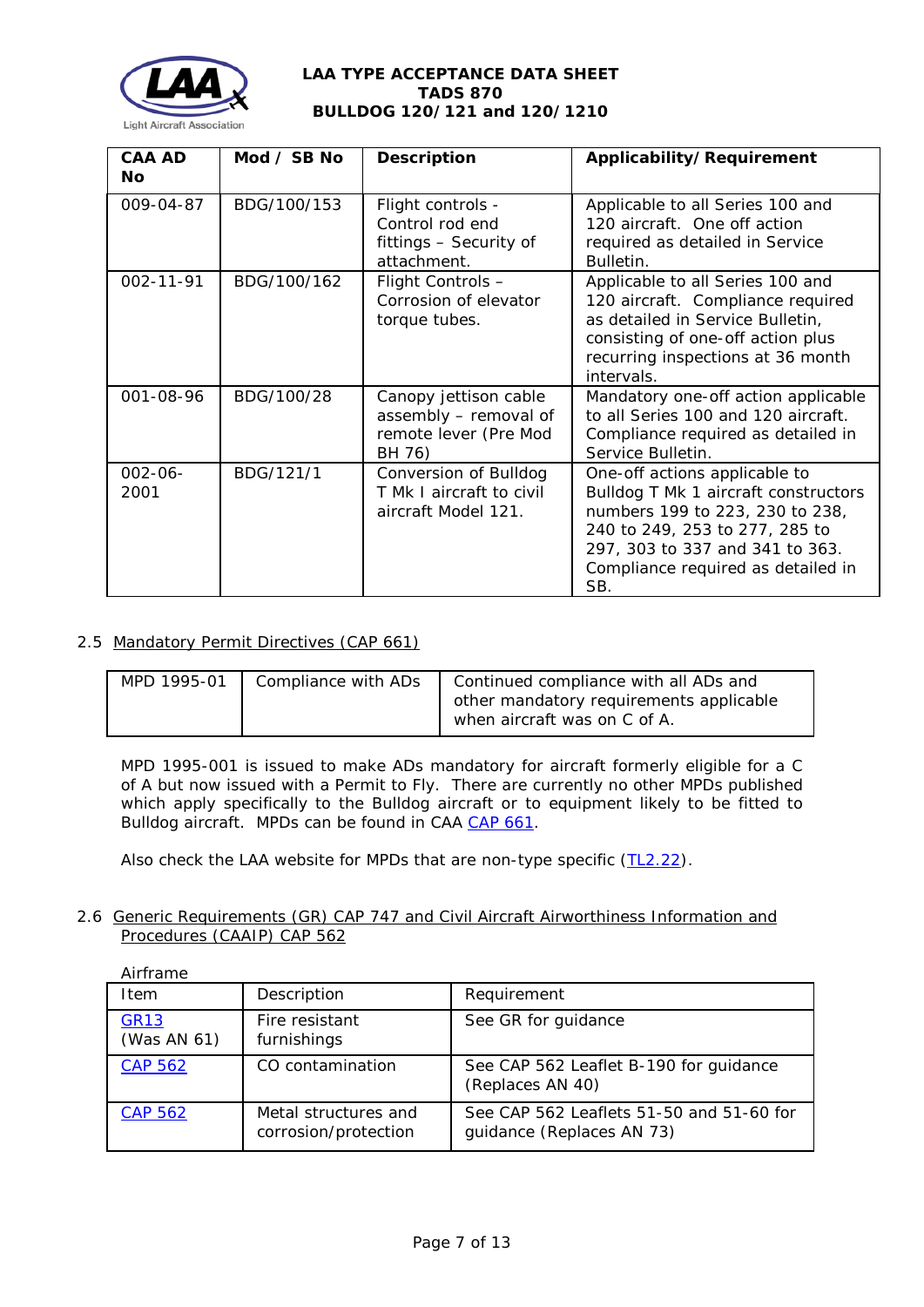

## Propeller

| CAP 562       | Eligible propeller type | If engine/propeller combination is not on    |
|---------------|-------------------------|----------------------------------------------|
| leaflet 61-10 |                         | Exemplar AAN, check CAP 562 leaflet 61-      |
| (was AN4)     |                         | 10 for listing or record individual approval |

### 2.7 Flight Manual

A copy of the appropriate Aeroplane Flight Manual should be available to the owner, who should have the flight manual reference SH 3.3, and this (and the Operating Manual part) should be amended to Amendment No 8 dated 7 October 2003, and in Section 6, "Supplements", Supplement No 11 incorporated (Information Associated with Bulldog Model 121, with Omnibus Modification BH194 Incorporated, Operating on the United Kingdom Civil Register) dated 9 May 2001. In Section 11, "Supplements" (to the Operating Manual) there should be Operating Manual Supplement No 5 (Use and Operation of Special Feature Equipment in the Bulldog Model 121 Aircraft) dated 31 March 2001. Missing parts of the AFM can be sourced from de Havilland Support at Duxford.

Where information contained with the Flight Manual conflicts with that on the Operating Limitations document, then the Operating Limitations take precedence.

#### 2.8 Maintenance Manual

A copy of the appropriate Maintenance Manual should be available to the owner, this is Aircraft Servicing Manual ref BDG–SM/2–TP–6/7.

For engine, propeller and equipment refer to manufacturers' maintenance instructions.

#### 2.9 Additional Placards

The Permit to Fly Operating Limitations document requires placards or instrument markings to be installed in accordance with the information shown thereon. The ANO also requires that an Occupant Warning placard be installed in full view of all occupants. Suitable placards are available from LAA HQ. The wording for the occupant warning placard is as follows:

"Occupant Warning - This Aircraft has not been Certificated to an International Requirement"

In addition, placards must be fitted restricting the aircraft to flight by day and under VFR only.

A fireproof identification plate must be fitted to the fuselage, engraved or stamped with the aircraft's registration letters.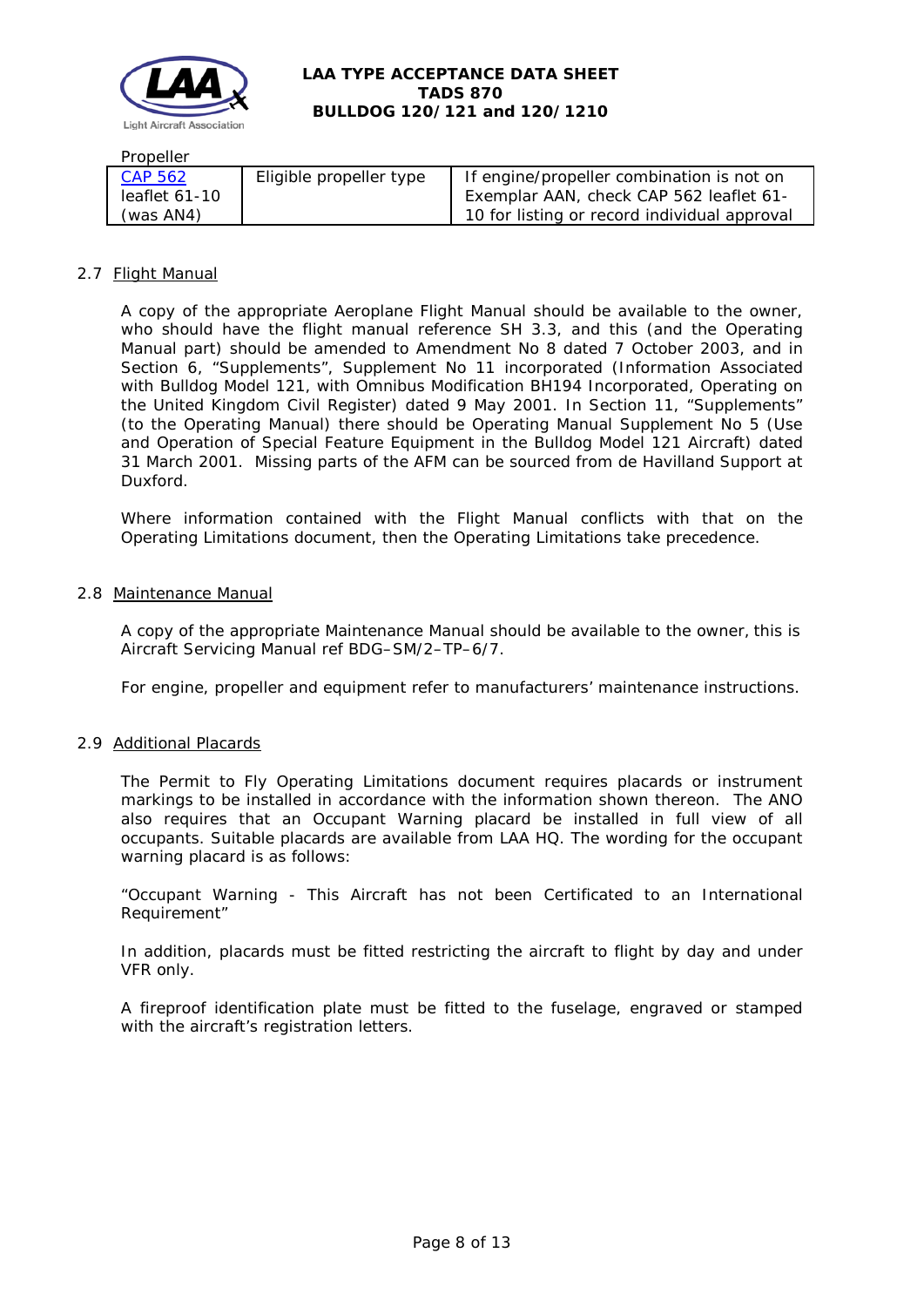

### **Section 3 – Advice to owners, operators and inspectors**

### 3.1 General

The Bulldog is a relatively maintenance-intensive aircraft compared to most others on the LAA fleet, by virtue of its age and the number of mandatory special inspection items associated with it.

The annual check needed at transfer to an LAA Permit to Fly and at each subsequent permit renewal is essentially the same as would be required under the LAMS scheme, including any special recurring inspections for the type as specified in the Airworthiness Directives and Service Bulletins, such as the NDT checking of undercarriage radius arm castings at intervals according to Service Bulletin BDG/100/172 (and AD G-2008-0004).

Any spare parts fitted must be in accordance with the parts manual and fit for purpose. While there is no requirement for a 'form one' to accompany a spare part for a Permit aircraft, the inspector must be satisfied that it is the correct part and in good order, i.e. within manufacturer's limits and not worn out, time expired or bogus.

Unlike many other vintage aircraft types operating on Permits to Fly, the Bulldog is a fully documented type and De Havilland Support can provide full drawing back-up, manuals, etc. On the plus side, this means that everything about the design is fully defined down to the last split pin and washer, and maintaining the aircraft to this standard should guarantee that the aircraft continues to perform exactly as it should. On the down side, for those with a yen to 'do their own thing' with their own custom tweaks and improvements, with a fully defined type like a Bulldog any changes to the design standard, however small, have to be requested as modifications and only embodied if approved by LAA HQ. This is a different situation from most other LAA types where the design drawings are no longer available, or only in a very basic form. With those ill-defined types, owners and their LAA inspectors are left partly to their own devices to keep their machines airworthy by following 'standard aviation practice' rather than conforming to drawings and manuals.

As an example of the LAA mod requirements, changing the type of tyres, seat harnesses, propeller model, instrument panel, pitot tube, control stick grips, pushrod rod-ends etc etc would require a modification being applied for from LAA Engineering and the alternative parts only fitted if the modification has been approved for use on this individual aircraft by LAA HQ. Just because one Bulldog might be seen with a particular 'mod' in place doesn't mean that others can automatically assume this is an approved alternative and follow suit. For full details of the LAA procedures for mods and repairs, mod application forms etc, refer to ['mods and repairs'](http://www.lightaircraftassociation.co.uk/engineering/NewMods/Mod_table.html) section of the LAA website - or call LAA HQ.

Due to the additional complexities associated with the Bulldog, Bulldog aircraft maintenance (including transfers) may be dealt with only by inspectors with a specific approval to inspect this type. The LAA website provides a list of LAA inspectors approved for inspection of Bulldog aircraft, in the permit renewal section.

#### 3.2 Standard Options

The standard engine is a Lycoming IO-360-A1B6D or 0-360-A1B6D with Hartzell HC-C2YK-4F/FC7666 A-2 or HC-C2YK-4BF/FC7666 A-2 propeller.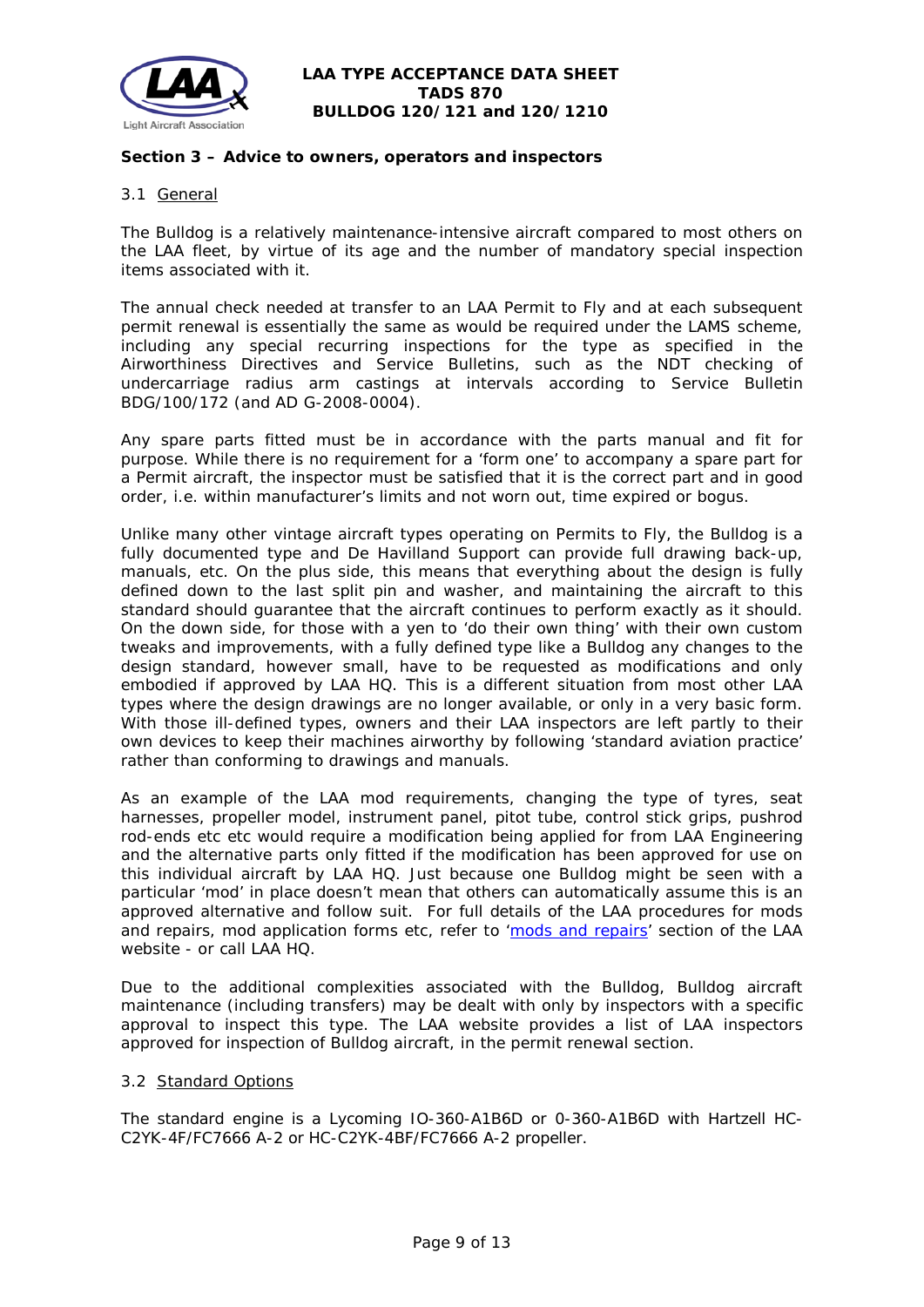

### 3.3 Manufacturer's Information (including Service Bulletins, Service Letters, etc)

Manufacturer's information takes the form of Service Bulletins and Service Letters, (SBs and SLs, originally published by Scottish Aviation, subsequently by BAe and latterly by DHSL). In the absence of any over-riding LAA classification, inspections and modifications published in the SBs should be satisfied according to the recommendations therein. It is the owner's responsibility to be aware of and supply such information to their Inspector.

The indicated compliance level shown below is as recommended by DHSL.

The LAA considers it mandatory that owners and maintainers have access to, and review Bulldog SBs. Regarding compliance, SBs not mandated by ADs are advisory in strictly legal terms; however, owners, who are ultimately responsible for deciding whether to implement an SB, should note that their duty of care might well be tested if they elected to ignore such advice and this were to result in an accident or injury.

SBs are listed below as a quick reference guide/checklist but the ultimate source is the information provided by DHSL via the DHSL Continued Airworthiness Service.

Service Bulletins Not Mandated by AD Action:

| <b>Service</b><br><b>Bulletin</b><br><b>Number</b> | <b>Issue</b> | <b>Description</b>                                                           | Applicability/Requirement                                                     |
|----------------------------------------------------|--------------|------------------------------------------------------------------------------|-------------------------------------------------------------------------------|
| BDG/100/4                                          | Iss 1        | Flap valve attachment - air<br>conditioning system                           | Recommended one-off action                                                    |
| BDG/100/5                                          | Iss 1        | Engine control cable - inspection                                            | Recommended one-off action                                                    |
| BDG/100/25                                         | Iss 1        | Mainplane attachments to the<br>stub root wings- attachment<br>bolts loose   | Recommended repetitive<br>inspection at 100 hr intervals                      |
| BDG/100/31                                         | Iss 1        | Control column and torque tubes<br>- loose attachment bolts                  | Recommended one off action                                                    |
| BDG/100/34                                         | Iss 1        | Rudder torque tube split<br>bearings - securing bolts torque<br>loading      | Recommended one-off action<br>- not applicable if mod<br>BH.145 incorporated. |
| BDG/100/35                                         | Iss 1        | Stall warning horn diaphragm -<br>loss of adjustment                         | Recommended one-off action<br>- not applicable to model 101                   |
| BDG/100/36                                         | Iss 1        | Mainplane attachment to stub<br>root wing - attachment bolts -<br>inspection | Recommended repetitive<br>inspection at 100 hr intervals                      |
| BDG/100/39                                         | Iss 1        | Fuel tanks - internal inspection<br>for contamination / loose labels         | Recommended one-off action                                                    |
| BDG/100/41                                         | Iss 1        | Fuel tank vent pipes - chafed<br>due to displacement of<br>grommets          | Recommended one-off action                                                    |

#### **Airframe Service Bulletins not mandated by AD action**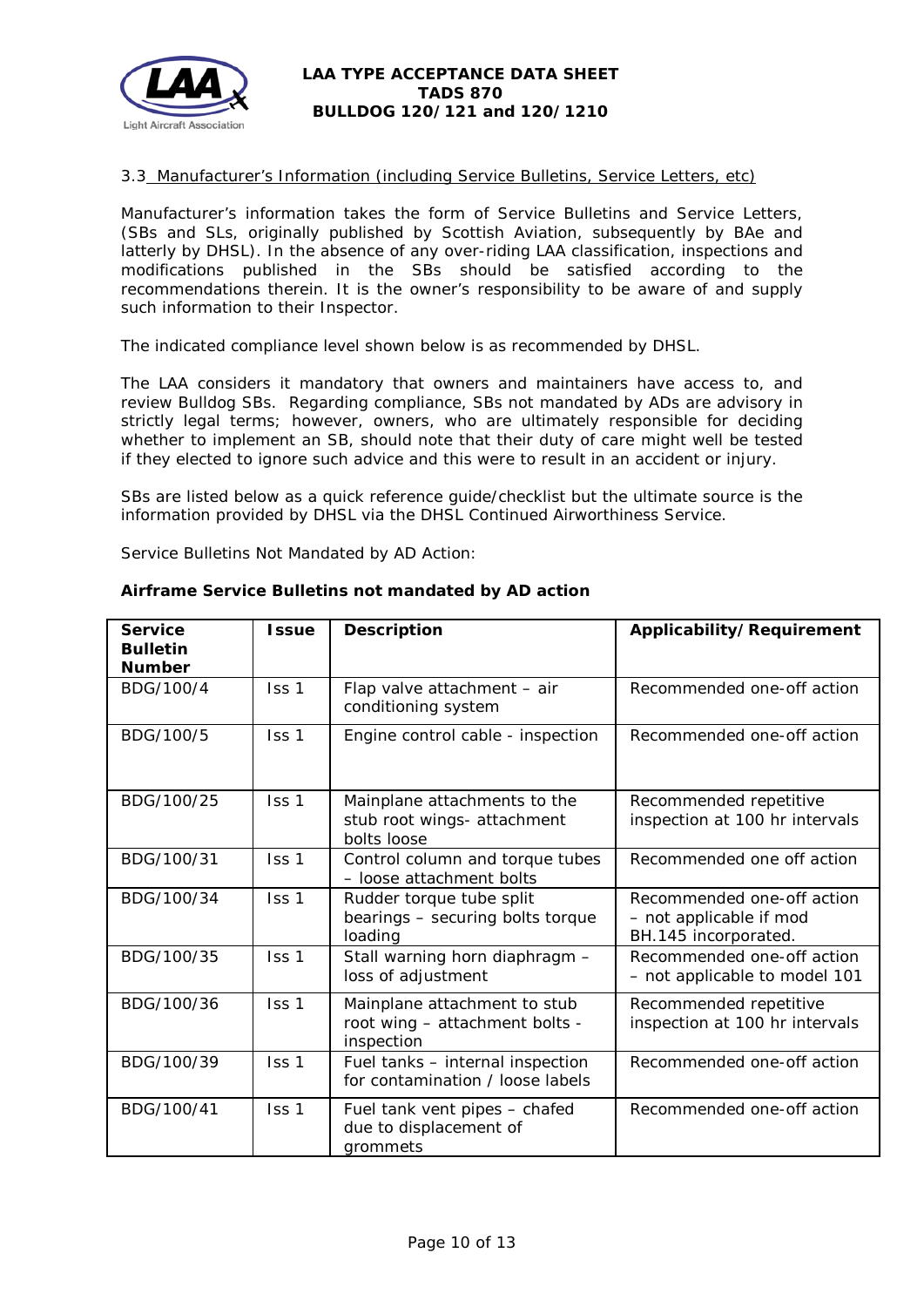

| <b>Service</b><br><b>Bulletin</b><br><b>Number</b> | <b>Issue</b>     | <b>Description</b>                                                                                     | Applicability/Requirement                                                                                                                      |
|----------------------------------------------------|------------------|--------------------------------------------------------------------------------------------------------|------------------------------------------------------------------------------------------------------------------------------------------------|
| BDG/100/48                                         | Iss 1            | Engine mounting - inspection<br>for chafing by CSU control cable                                       | Recommended inspections at<br>50 hour intervals - not<br>applicable if mod BH.69<br>incorporated                                               |
| BDG/100/49                                         | Iss 1            | Inspection of CSU control cable<br>support bracket                                                     | Recommended one-off action<br>- not applicable if mod<br>BH.121 incorporated                                                                   |
| BDG/100/53                                         | Iss 1            | Rudder torque tube split<br>bearings - non conformance<br>with specification                           | Recommended one-off action                                                                                                                     |
| BDG/100/58                                         | Iss 1            | Fuel tank contents transmitters<br>- punctured float                                                   | Recommended if fuel gauge<br>problems occur - not<br>applicable if mod BH.148<br>incorporated                                                  |
| BDG/100/59                                         | Iss <sub>1</sub> | Fuel cock control - chafing by<br>rudder cable                                                         | Recommended inspections at<br>100 hour intervals - not<br>applicable if mod BH.104<br>incorporated. Applicable to<br>102, 103, 123 models only |
| BDG/100/60                                         | Iss 1            | Deterioration of oil separator to<br>engine sump hose                                                  | Recommended inspections at<br>50 hour intervals                                                                                                |
| BDG/100/63                                         | Iss 1            | Magneto switch cable - breaking<br>at magneto connection                                               | Recommended one-off action<br>- not applicable if mod<br>BH.109 incorporated                                                                   |
| BDG/100/66                                         | Iss 1            | Bendix fuel injector - possible<br>inadvertent interchange of<br>washers at mixture and idle<br>valves | Recommended one-off action                                                                                                                     |
| BDG/100/68                                         | Iss 1            | Chafing of front centre engine<br>baffle                                                               | Recommended one-off action<br>- not applicable if mod<br>BH.130 incorporated, or to<br>con. numbers after<br>BH.120/391                        |
| BDG/100/69                                         | Iss 1            | Battery tray structure - missing<br>rivets                                                             | Recommended one-off action,<br>not applicable to model 101                                                                                     |
| BDG/100/70                                         | Iss <sub>2</sub> | Varley battery - cracking of vent<br>stoppers                                                          | Recommended at each<br>battery service, if Varley<br>24.19/25C type battery<br>fitted.                                                         |
| BDG/100/71                                         | Iss 1            | Elevator control cable lower aft -<br>chafing                                                          | Recommended one-off action<br>- not applicable if mod<br>BH.132 incorporated, or to<br>con. numbers after<br>BH.120/420                        |
| BDG/100/72                                         | Iss <sub>2</sub> | Actions in the event of reported<br>engine overspeed                                                   | Recommended one-off action<br>if overspeed reported                                                                                            |
| BDG/100/76                                         | Iss 1            | Replacement of throttle cable                                                                          | Recommended one-off action<br>Applicable to series 100 only.                                                                                   |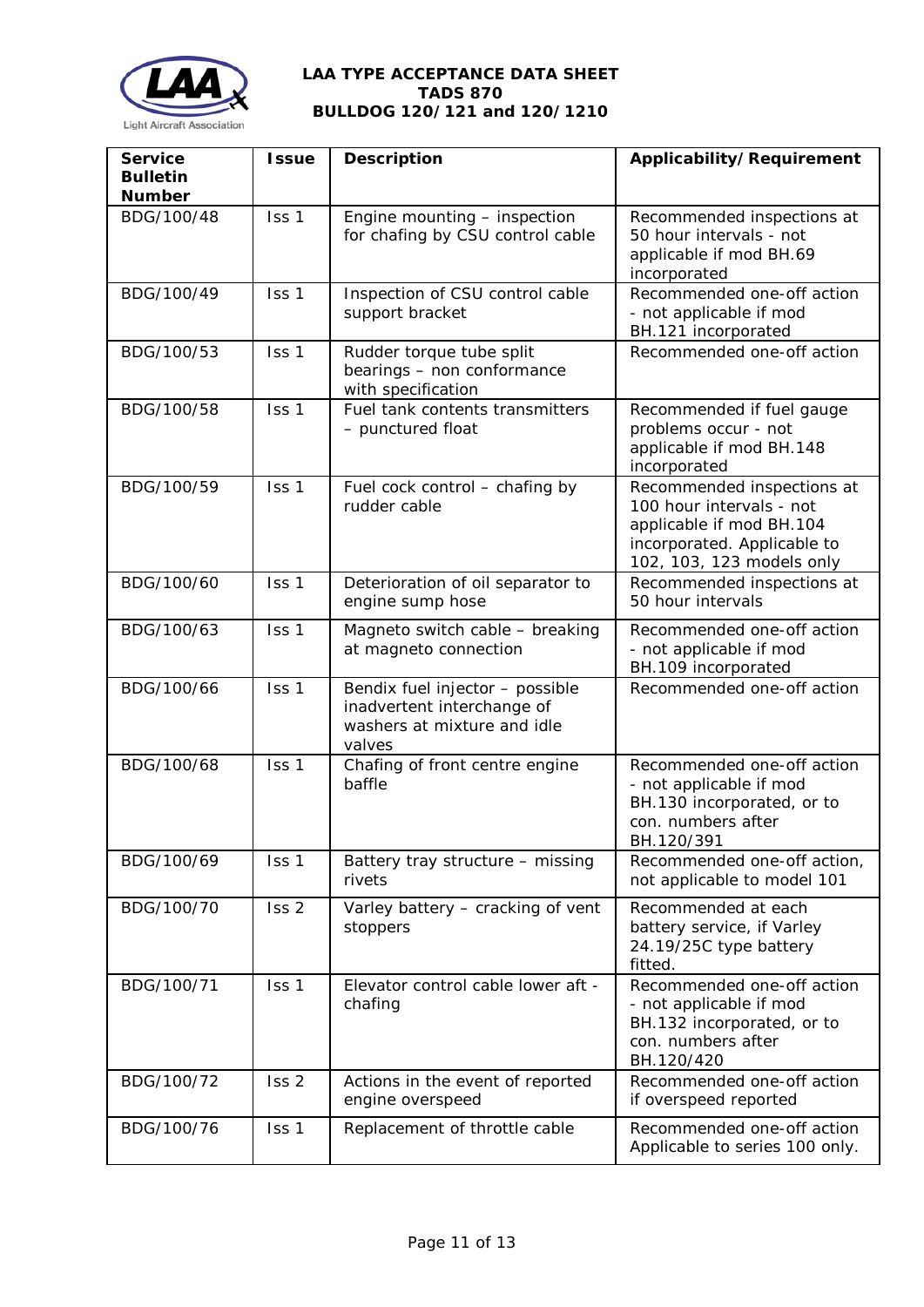

| <b>Service</b><br><b>Bulletin</b><br><b>Number</b> | <b>Issue</b> | <b>Description</b>                                                                | Applicability/Requirement                                                                                                                                                                          |
|----------------------------------------------------|--------------|-----------------------------------------------------------------------------------|----------------------------------------------------------------------------------------------------------------------------------------------------------------------------------------------------|
| BDG/100/77                                         | Iss 1        | Elevator trim tab hinge pin<br>missing                                            | Recommended one-off action<br>Not applicable to con.<br>numbers after BH.120/391                                                                                                                   |
| BDG/100/78                                         | Iss 1        | Pitot static pipe - chafing                                                       | Recommended one-off action.<br>Not applicable to con.<br>numbers after BH.120/391                                                                                                                  |
| BDG/100/79                                         | Iss 1        | Fuel pipe - fuel compartment to<br>front bulkhead - chafing.                      | Recommended one-off action<br>- not applicable if mod<br>BH.141 incorporated or to<br>con. numbers after<br>BH.120/391                                                                             |
| BDG/100/81                                         | Iss 1        | Propeller - introduction of<br>revised fine pitch stop with<br>increased diameter | Recommended one-off action<br>at prop overhaul - not<br>applicable if mod BH.140<br>incorporated                                                                                                   |
| BDG/100/83                                         | Iss 1        | Rigid brake pipes on radius arms<br>- chafing in p-clips                          | Recommended one-off action<br>- not applicable if mod<br>BH.146 incorporated                                                                                                                       |
| BDG/100/84                                         | Iss 1        | CSU control cable - chafing on<br>fairlead                                        | Recommended one-off action<br>- not applicable if mod<br>BH.146 incorporated                                                                                                                       |
| BDG/100/85                                         | Iss 1        | Pipeline from stbd brake master<br>cylinder - chafing by air and fuel<br>hoses    | Recommended one-off action                                                                                                                                                                         |
| BDG/100/86                                         | Iss 1        | Nosewheel steering retaining<br>plate - cracking                                  | Recommended one-off action<br>- or if cracks found                                                                                                                                                 |
| BDG/100/88                                         | Iss 1        | Firewall reinforcement channels<br>- cracking.                                    | Repetitive crack inspection<br>/growth monitoring at 50 or<br>100 intervals depending<br>whether cracks exist (50 hrs)<br>or not (100 hrs). Not<br>applicable to con. Numbers<br>after BH.120/391. |
| BDG/100/91                                         | Iss 1        | Cabin lower forward trim panels<br>- distortion                                   | Recommended one-off action<br>Not applicable to con.<br>numbers after BH.120/405                                                                                                                   |
| BDG/100/94                                         | Iss 1        | Air conditioning duct<br>reinforcement                                            | Recommended on-off action                                                                                                                                                                          |
| BDG/100/95                                         | Iss 1        | Brake master cylinder mounting<br>bracket on firewall - cracking                  |                                                                                                                                                                                                    |
| BDG/100/131                                        | Rev.0        | Fuselage - cracks, buckling and<br>loose bolts at frame 82                        | Repetitive inspections at 400<br>hour intervals                                                                                                                                                    |
| BDG/100/145                                        | Rev.0        | Engine controls -inspection and<br>rework of control cables                       | Recommended one-off action                                                                                                                                                                         |
| BDG/100/157                                        | Rev.2        | Hartzell propeller - cracking of<br>front half of hub assembly                    | Repetitive inspections at 50<br>hour intervals                                                                                                                                                     |